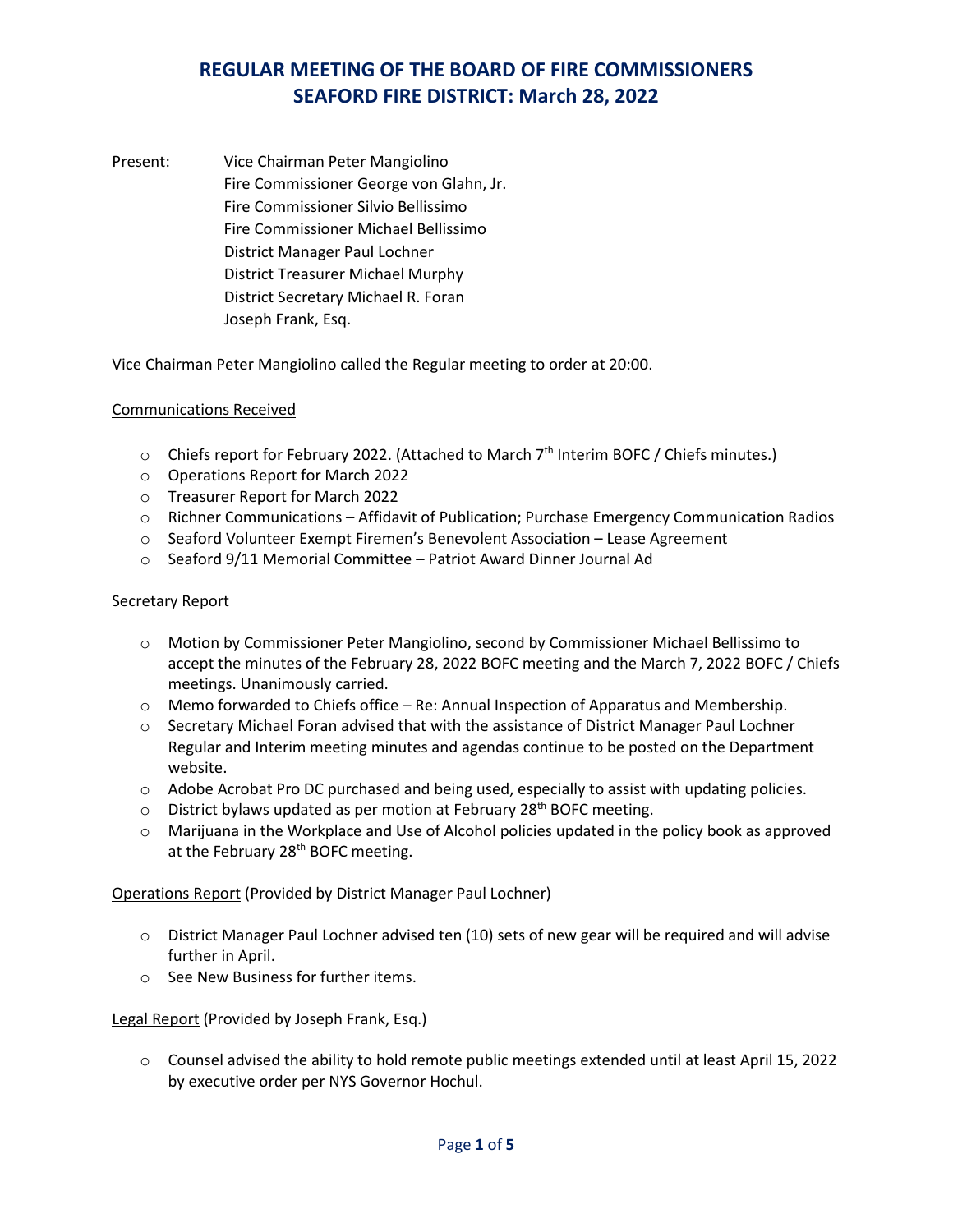- $\circ$  Bill A00534 relating to authorities having control of a fire department or fire company which provides emergency medical services may establish fees and charges for these services now in the state Assembly.
- $\circ$  Counsel will be moving their office to Farmingdale location in the near future.

### Treasurer Report

- o General Fund Warrant: \$213,499.48
- o Apparatus Warrant: \$3,375.00
- o Building Warrant: \$0.00
- o Motions
	- o Motion by Commissioner Peter Mangiolino, second by Commissioner Michael Bellissimo to accept Treasurer Report. Unanimously carried.

#### Old Business

- o Secretary Michael Foran advises he has not researched into becoming a Notary and will do so as soon as possible.
- o Motion by Commissioner Peter Mangiolino, 2nd by Commissioner Silvio Bellissimo for Commissioner Silvio Bellissimo and Commissioner Peter Mangiolino to attend AFDSNY Annual Meeting & Leadership Summit, May 4, 2022 – May 7, 2022 in Verona, NY. Unanimously carried.

#### Commissioner Reports

- o **Chairman Robert Powell** (Not Present)
	- o Vehicle Maintenance / Portable Equipment
- o **Vice Chairman Peter Mangiolino**
	- o Uniforms / PPE
		- $\circ$  Sporadic receipt of uniforms. Hope to have most in by inspection / installation.
	- o Medicals / Medical Director
		- o No report.
	- o EMS
		- o No report.
	- o District Employees
		- o No report.
- o **Commissioner George von Glahn, Jr.**
	- o Grants
		- o No reports.
	- o Legal
		- o No further updates to Counsel report.
	- o Physical Fitness
		- o No report.
	- o Building Maintenance
		- o See Operation Report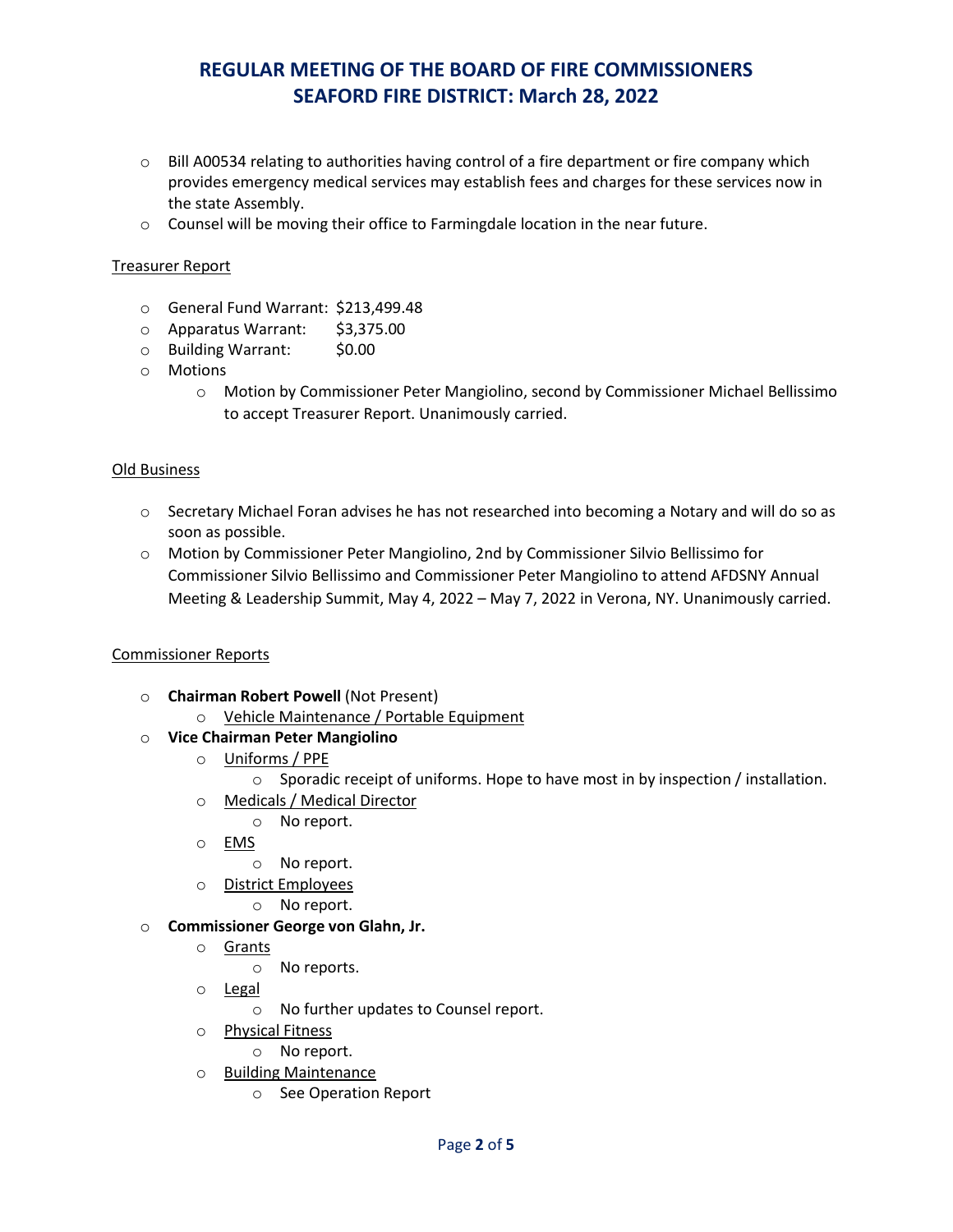- o Public Relations / Member Retention
	- o No report.
- o LOSAP
	- o Corrected 2021 LOSAP for one member.

### o **Commissioner Silvio Bellissimo**

- o Insurance
	- o Liability insurance for property at 3844 Waverly Ave. required. Insurance carrier recommends \$300,000.00 in coverage.
- o Travel
	- $\circ$  N.F.P.A June 6<sup>th</sup> June 9<sup>th</sup>, Boston, MA
	- $\circ$  NYS Chiefs June 15<sup>th</sup> June 18<sup>th</sup>, Syracuse, NY
- o Inspection / Installation
	- o Inspection April 7, 2022
	- o Installation April 23, 2022, Milleridge Inn Cottage
- o Cell Phones
	- o No report.
- o 3 Towns Training Center
	- o No report.

### o **Commissioner Michael Bellissimo**

- o Communications, Radio, IT
	- o No report.
- o Building Security
	- o No report.
- o Fire Alarms
	- o No report.
- o Financial Statements / Audit
	- o See Treasurer's Report.
- o Bylaws / Policies
	- o See New Business.

#### New Business

- o Motion by Commissioner Michael Bellissimo, second by Commissioner Silvio Bellissimo to install new shoreline AC Compressor on Ambulance 684 at a cost of \$3,479.72. Unanimously carried.
- o Motion by Commissioner Peter Mangiolino, second by Commissioner Silvio Bellissimo to accept lease agreement with Seaford Volunteer Exempt Firemen's Benevolent Association.
	- Chairman Robert Powell (a) Not present
	- **UPICA** Vice Chairman Peter Mangiolino (a) Aye
	- **E** Commissioner George von Glahn, Jr. ) Abstain
	- Commissioner Silvio Bellissimo ) Aye
	- Commissioner Michael Bellissimo ) Aye
	- o Motion carried.
- o Motion by Commissioner Peter Mangiolino, second by Commissioner Michael Bellissimo to approve "mid-point" change order received from Rosenbauer for new Engine 682 in the amount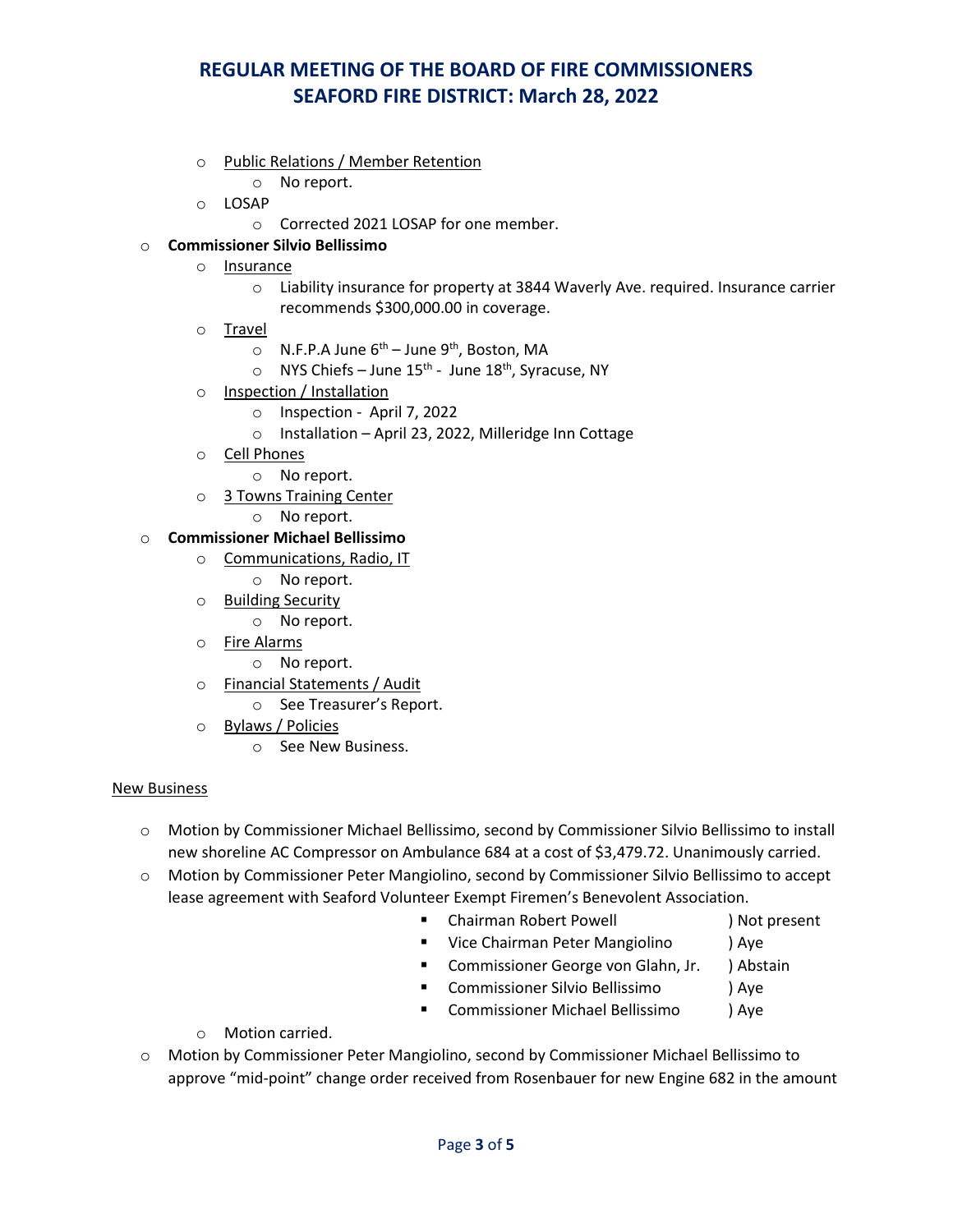of \$6,786.00. Unanimously carried. Final pre-delivery inspection on Thursday, March  $31<sup>st</sup>$  and Friday, April 1st.

- o Motion by Commissioner Peter Mangiolino, second by Commissioner Silvio Bellissimo to perform necessary modifications to antenna mast and related equipment to properly ground equipment against lightning strikes in the amount of \$3,234.00. Unanimously carried.
- o Motion by Commissioner Peter Mangiolino, second by Commissioner George von Glahn, Jr. to purchase one (1) table for the  $6<sup>th</sup>$  Battalion District Installation to be held on May 22, 2022 at the Coral House in the amount of \$650.00. Unanimously carried. Ex-Chief George V. Kern to be installed as President.
- o Motion by Commissioner Michael Bellissimo, second by Commissioner Peter Mangiolino to approve the request from the Seaford Inmates Drill team to form a hybrid Old Fashion / Motorized drill team. District budget to be set at \$40,000.00. Discussion ensured regarding requirements for Drill Team members and necessary insurance. Unanimously carried.
- o Motion by Commissioner George von Glahn, Jr., second by Commissioner Peter Mangiolino to accept Dr. Robert Fogel, 850 Hicksville Road, Seaford, NY as the District physician. Unanimously carried.
- o Secretary Michael Foran presented the following policies;
	- o Cellular Telephone Policy,
	- o Credit Card Policy,
	- o Drug Testing Policy,
	- o Line of Duty Injury Policy, and
	- o Paramedic Training Course Reimbursement Policy.

Policies reviewed by Board of Fire Commissioners and motion by Commissioner Pete Mangiolino, second by Commissioner Michael Bellissimo to adopt the policy as presented. Unanimously carried. Once all policies are completed they will be posted on Target Solutions for access by Department members.

Chiefs' Report (January 2022)

- $\circ$  Request for replacement hose for Engine 681, Engine 682 and Heavy Rescue 687 tabled pending further review.
- o BOFC reviewed open items on Chiefs' Report.
	- o Firefighters Medical Leave Letters from member's doctor required on a monthly basis.
	- o Need for MPO course.
	- o Signal "32" policy / sign in times.

With no further business to discuss, a motion was made by Commissioner Peter Mangiolino, second by Commissioner Michael Bellissimo to close the meeting at 21:56 hours. Unanimously carried.